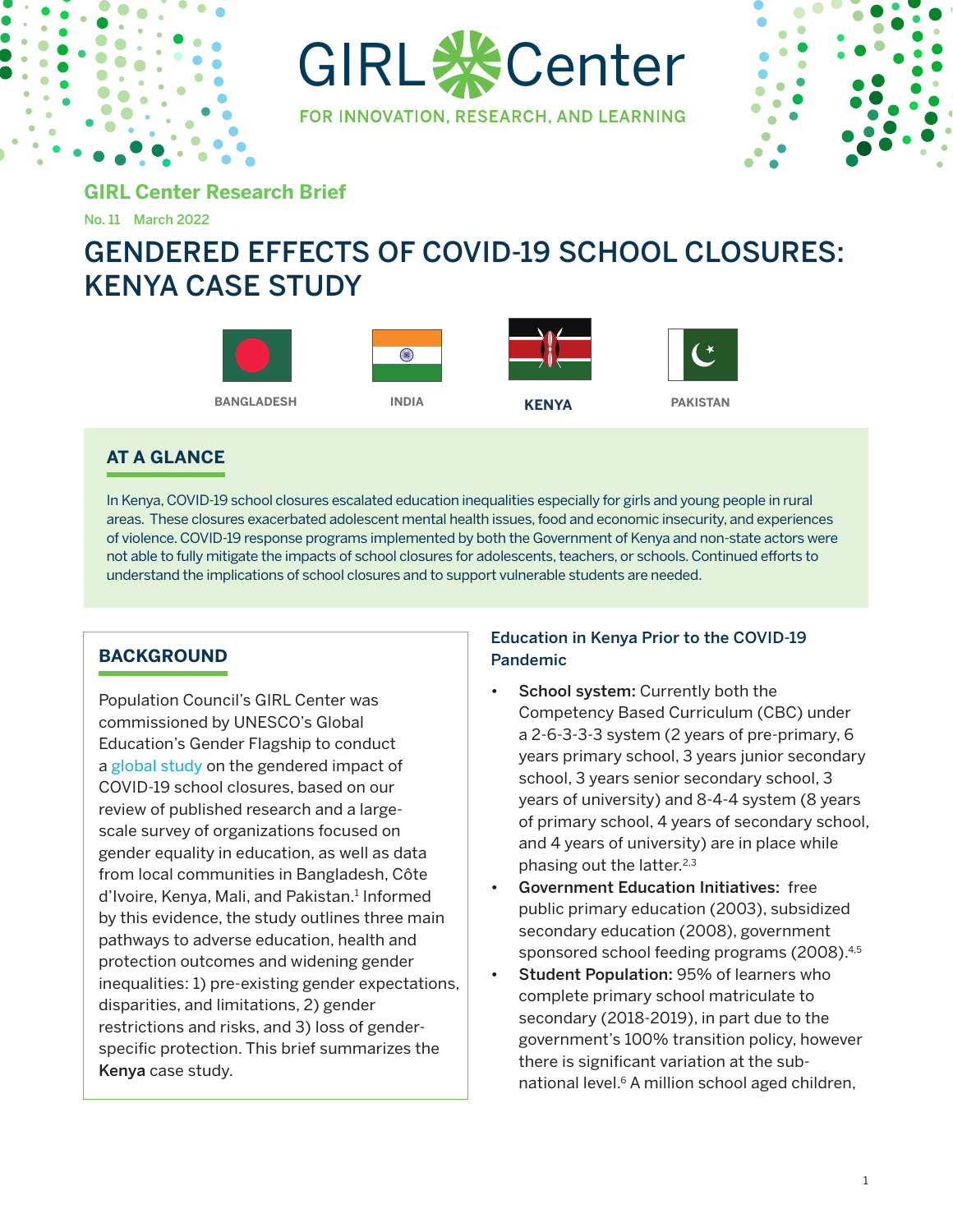

mostly living in Arid and Semi-Arid counties, are out of school.7

Gender Equity in Education: Despite improvements in student gender parity, inequalities in education access, engagement, performance, and sustained enrollment persist in some classes and marginalized counties. Economic constraints, teenage pregnancy and early marriage continue to restrict access to and sustained enrollment in school for young women and girls.<sup>8,9</sup>

## COVID-19 School Closures

Since the beginning of the COVID-19 pandemic, the Government of Kenya (GOK) launched numerous initiatives to curb the spread of COVID-19, including limiting in-person school instruction, revising academic calendars, and postponing national examinations. The GOK created health and safety guidelines for school re-openings and sponsored remote and technology-mediated learning tools and programming.

## Case Study

To study the impacts and gendered dimensions of COVID-19 related school closures, mobile phone surveys were conducted with adolescents and adults in their households from across five urban slums in Nairobi, in the city of Kisumu, and in the rural communities of Kilifi and Wajir counties, who had participated in other

Population Council, Kenya studies<sup>10,11,12,13</sup>. Indepth interviews were also conducted with adolescents, parents, program implementers, community stakeholders and policy makers and additional development partners.

## **KEY FINDINGS: GENDERED AND GENERAL EFFECTS OF SCHOOL CLOSURES ON EDUCATION OUTCOMES AND THE KENYAN LEARNING ENVIRONMENT**

## Pre-existing Gender Expectations, Disparities and Limitations

- Limited access to learning resources was greater in rural and mobile communities, especially for girls. Most common method of remote learning was books not supplied by schools, while less than 5% of students learned on computers.
- Inequitable access to online learning technologies across the country posed a greater challenge in rural areas and for girls who had less access to technology compared to boys.
- Girls' time use was disproportionately affected by school closures, as they were assigned more household chores than boys. According to adolescents, most girls were required to prioritize chores over remote learning. Gender and education actors also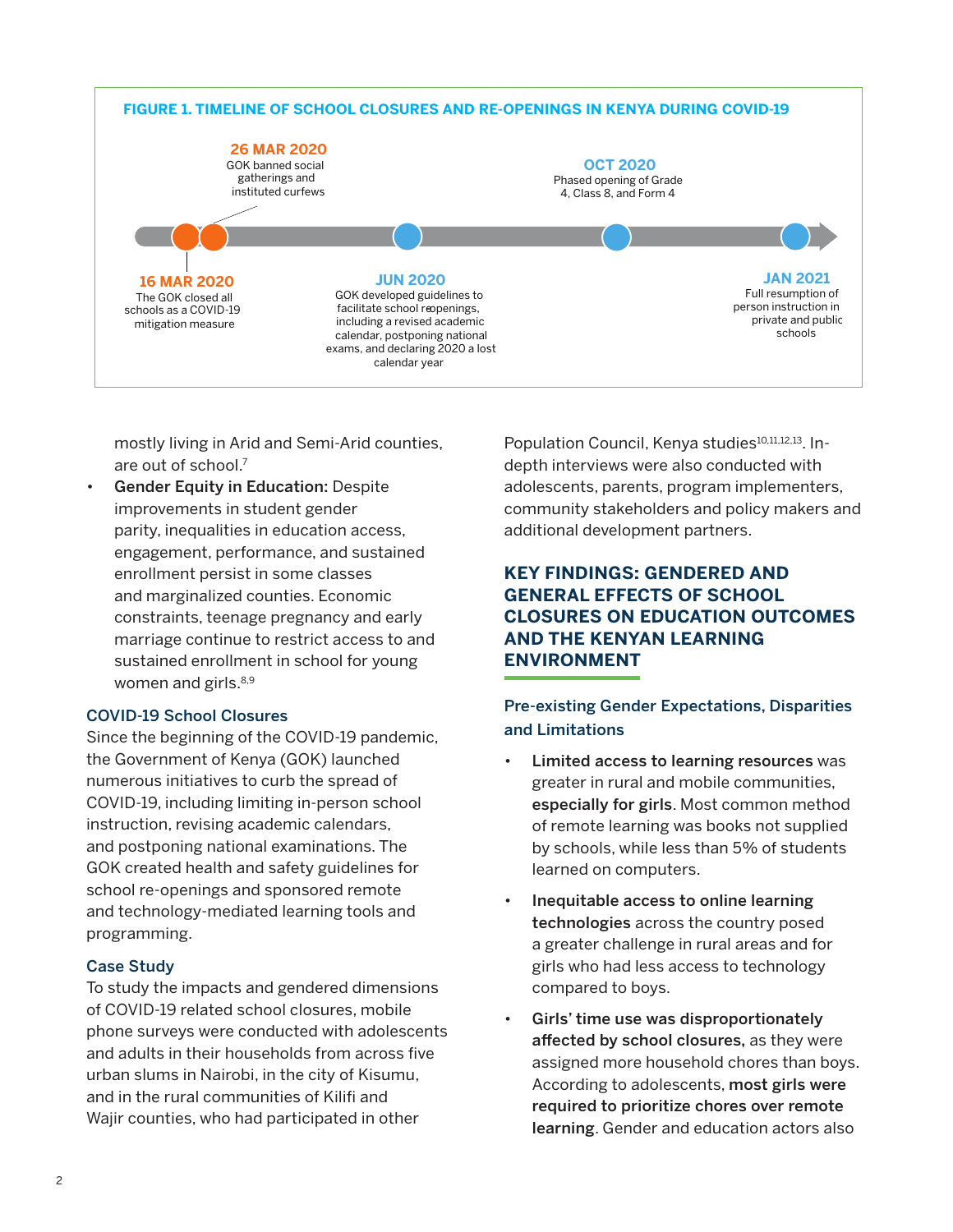

**FIGURE 2. ADOLESCENTS' REASONS FOR NOT RETURNING TO SCHOOL BY PLACE OF RESIDENCE** 

stressed that girls in mobile communities were especially disadvantaged both in time use and access to learning materials.

- Significantly more boys than girls reported carrying out income earning activities across all counties. In all counties except Wajir, 15-19-year-olds were more likely to earn an income than 10-14-year-olds. While some parents supported adolescent income earning, others were concerned it would be difficult for working adolescents to go back to school.
- Not being able to pay school fees was the primary barrier for 47% of girls and 21% of boys in the school reenrollment process. Girls also mentioned pregnancy (10%) and marriage (5%) as challenges to reenrollment while boys mentioned work (14%). In Wajir, 15% of adolescents reported not going back to school because of being married.

### Gender restrictions and risks

Signs of major depression were more prominent among boys than girls during school closures (20% vs. 13% in Nairobi, 6% vs. 1% in Wajir), and were highest in Nairobi

at 14% and lowest in Wajir at 3%. These signs of major depression have decreased since schools have reopened among those that re-enrolled.

- 9% of adolescents experienced emotional violence, 6% experienced physical violence, and 2% experienced sexual abuse during school closures. All adolescents surviving any kind of violence reported an increased abuse during the pandemic.
- Boys were more likely to experience emotional violence compared to girls in Kilifi and Kisumu, and more boys compared to girls were likely to experience physical violence in Nairobi. Increased instances of sexual and gender-based violence targeting girls and women was also reported by implementers, stakeholders, and female survivors across all counties.
- While **teenage pregnancy** was a critical issue prior to the pandemic, the data did not indicate an increase during the first year of the COVID-19 pandemic. According to majority of parents and community stakeholders, additional unsupervised time out of school contributed to early sexual debut among adolescents.

## Loss of gender-specific protection

- Other reasons for teenage pregnancies cited by some respondents included rape, transactional sex, poverty, early marriage, peer influence, and lack of youth-friendly health services. Some girls reported engaging in transactional sex to afford sanitary products which were no longer accessible in schools.
- While early marriage was a concern prior to the COVID-19 pandemic, the data does not indicate an increase in the first year of the pandemic. Nevertheless, school closures might have exacerbated circumstances that lead to early marriage in the mediumterm. Among married girls, 92% of girls reported getting married based on their own choice, 51% reported that it was their parent's decision, and 15% reported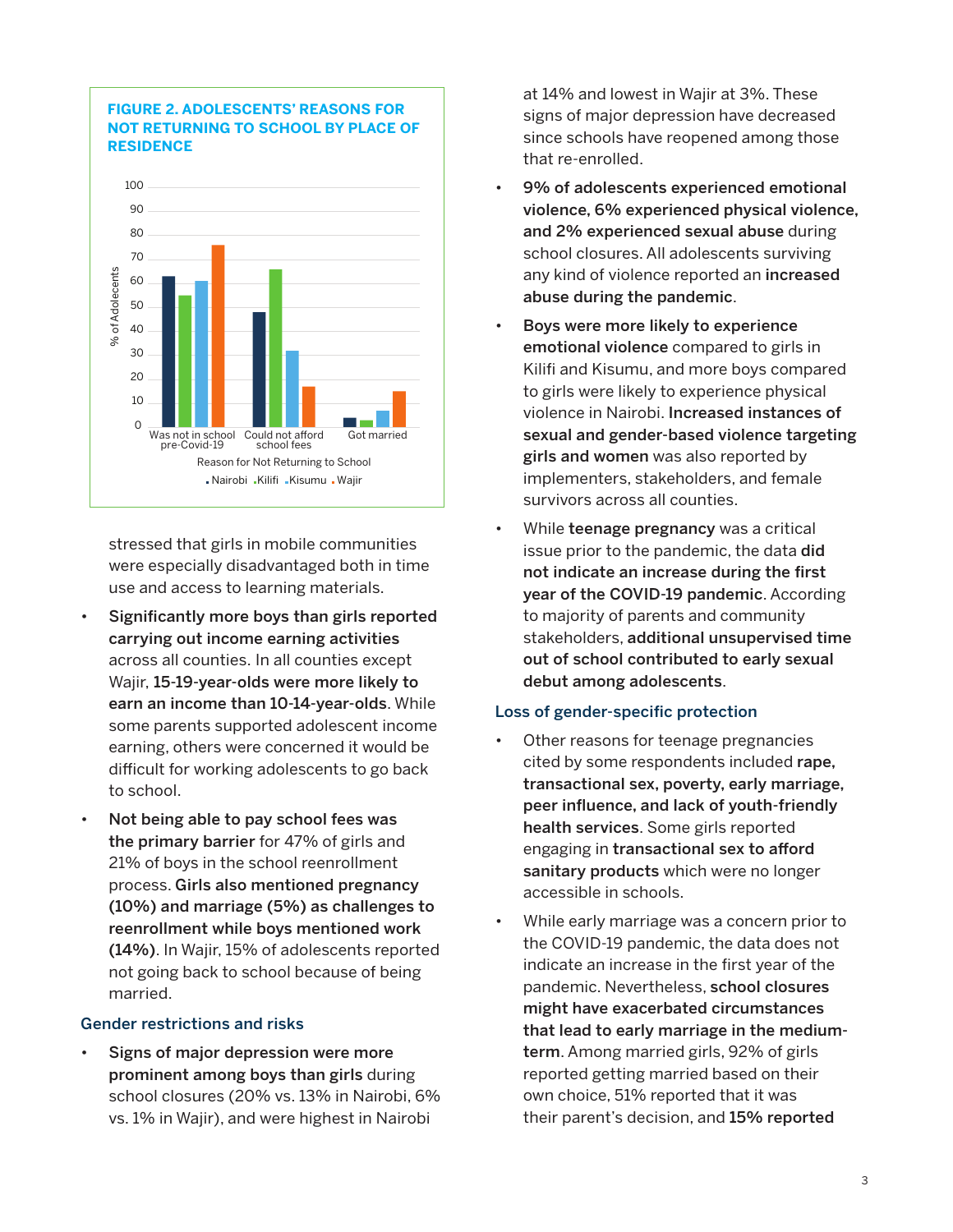

Photo credit: Population Council.

## getting married because of the pandemic. Pregnancy-related marriages also increased during school closures.

*"There are those girls who married out of their own volition because they heard that since the schools were closed… students will have to repeat a class to catch up. [To] them that is a waste of time hence the alternative is to get married." (*Adolescent girl 14 years, Wajir)

## **GENERAL EFFECTS**

Learning loss was clear but difficult to quantify— the difficulties of learning remotely was reflected in reports from Ministry of Education stakeholders about inconsistent student performance upon returning to school when schools resumed.

*"Overall, they are lagging so behind. If a class eight pupil can't read, she/he has completely forgotten how to read... none of them could answer questions even with notes on the board."* (Stakeholder, Kilifi)

• Environmental factors made remote learning challenging, including home environments that were inconducive for learning, as well as lack of student guidance and supervision.

- While school re-enrollment was successful due to the government's efforts and executive order, most respondents noted that schools were not prepared to reopen due to lack of infrastructure to support COVID-19 mitigation measures and lack of preparation for teachers to accommodate lost time.
- Most respondents reported negative impact on young peoples' mental health, especially for those whose schools provided a safe space. Stakeholders and parents mentioned that the uncertainties of COVID-19 caused immense anxiety and stress.
- While school closures did not impact food security in agriculturally productive counties, arid counties and informal urban settlements experienced intensified food insecurity during the pandemic. Across both genders, almost 65% of adolescents in Nairobi and 80% in Kilifi and Kisumu reported skipping meals more frequently during the pandemic, and nearly half reported skipping a meal every day or a couple times a week. Education stakeholders also reported that school closures increased food insecurity and household economic stress, given that school meals stopped being provided.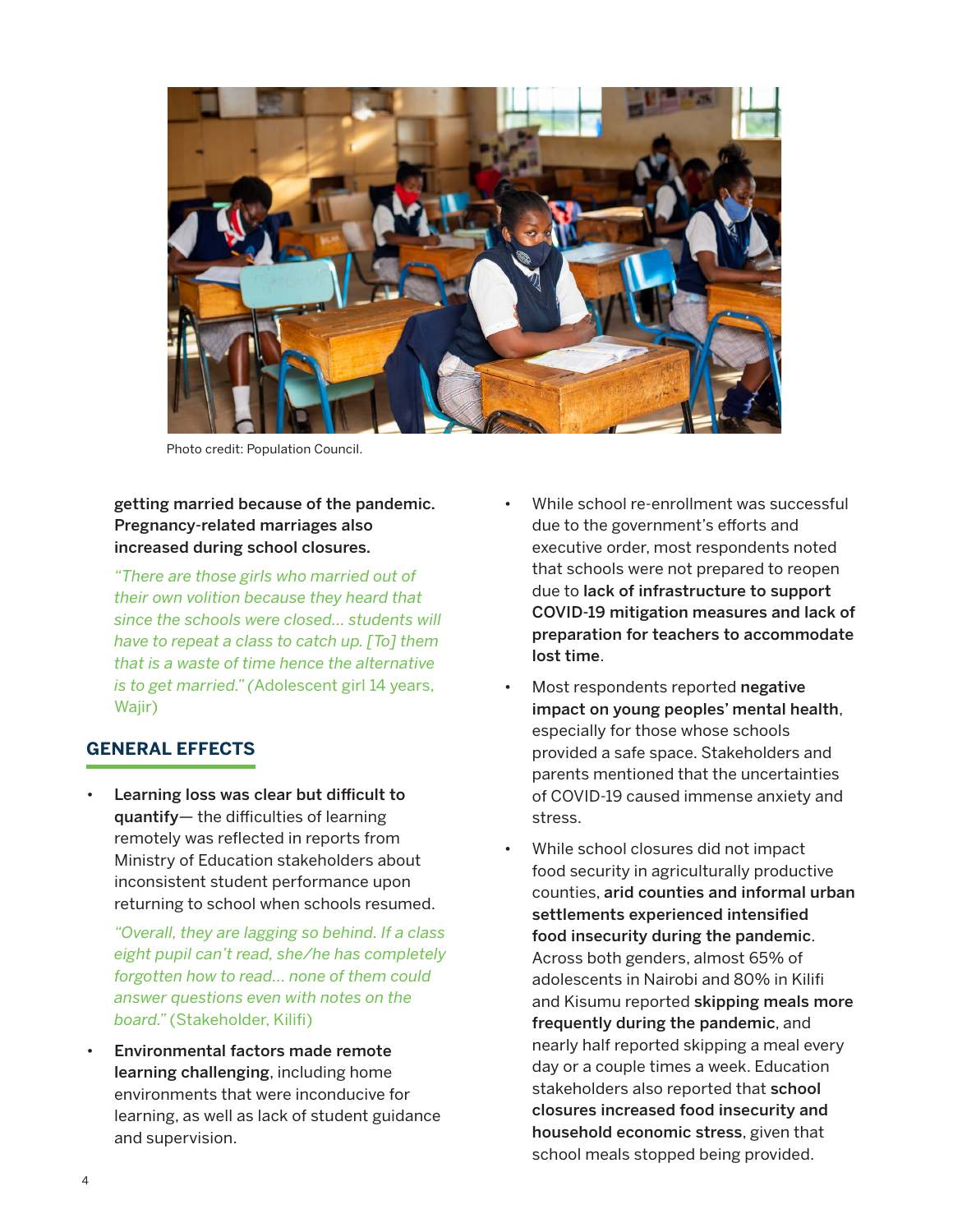## **EVALUATION OF INTERVENTIONS**

### National and County Level Government

Though the government implemented economic and social service assistance measures, it was still unable to fully understand gendered gaps in school re-enrollment due to the lack of access to data on teenage pregnancy and early marriage. According to education stakeholders, government measures did not mitigate the impact of school closures for adolescents, teachers, or schools. While the government provided some guidance, government interventions lacked coordinated support for schools to return to in-person instruction. In addition, government funding for COVID-19 protection measures has not reached schools yet, leaving educators waiting for support from development partners. Stakeholders also mentioned that the national education scholarship fund did not meet increased need due to household income loss.

#### Non-State Actors

Non-governmental organizations (NGOs) and business responses to COVID-19 were effective at meeting increased needs for water access, sanitation supplies, and genderbased violence, maternal, and mental health resources. Some also provided students with radios and batteries, revision papers, and digital education resources. NGOs also worked with schools to improve water access and sanitation through provision of water tanks, hand washing stations, and Personal Protection Equipment materials. However, these interventions had minimal impact on mitigating the effects of school closures.

# **RECOMMENDATIONS TO MITIGATE EFFECTS OF SCHOOL CLOSURES**

The following are recommended measures to address impacts of COVID-19 related school closures from the GOK and non-state actors:

1. Implement a needs assessment to understand how pregnant and married girls, children with disabilities, and youth experiencing financial insecurity can be best supported to return to school.

- 2. Create more robust school re-entry policies to encourage pregnant, parenting, and married students to return to school.
- 3. Redirect resources currently allocated to COVID-19 response measures to vulnerable students, including supporting stronger bursary, scholarship, and school feeding programs.
- 4. Assemble gender-disaggregated data to inform recommendations and policies, including a county-specific analysis of access to online learning and the consequences of school closures.
- 5. Provide psychosocial and emotional support to students and educators, especially female teachers, as they overcome the impacts of COVID-19.
- 6. Allow NGOs to reenter schools and continue their programs for adolescents.

These are recommended measures to address challenges that existed in the gender and education sector pre-COVID-19:

- 1. Provide gender-sensitive support to older adolescents to re-enroll in school – for pregnant, parenting and/or married adolescents, as well as in ways that accommodate engagement in income generating activities and household economic resilience. In addition, provide alternative education pathways and livelihood skills to young people who cannot go back to school.
- 2. Provide gender-sensitive support to young people navigating harmful coping mechanisms developed during the COVID-19 pandemic, including offering guidance on safe internet use, and strengthening adolescent programming and mentorship.
- 3. Address the sexual and reproductive health and rights gap at school and community levels by ensuring adolescents understand their bodies and sexual intercourse.